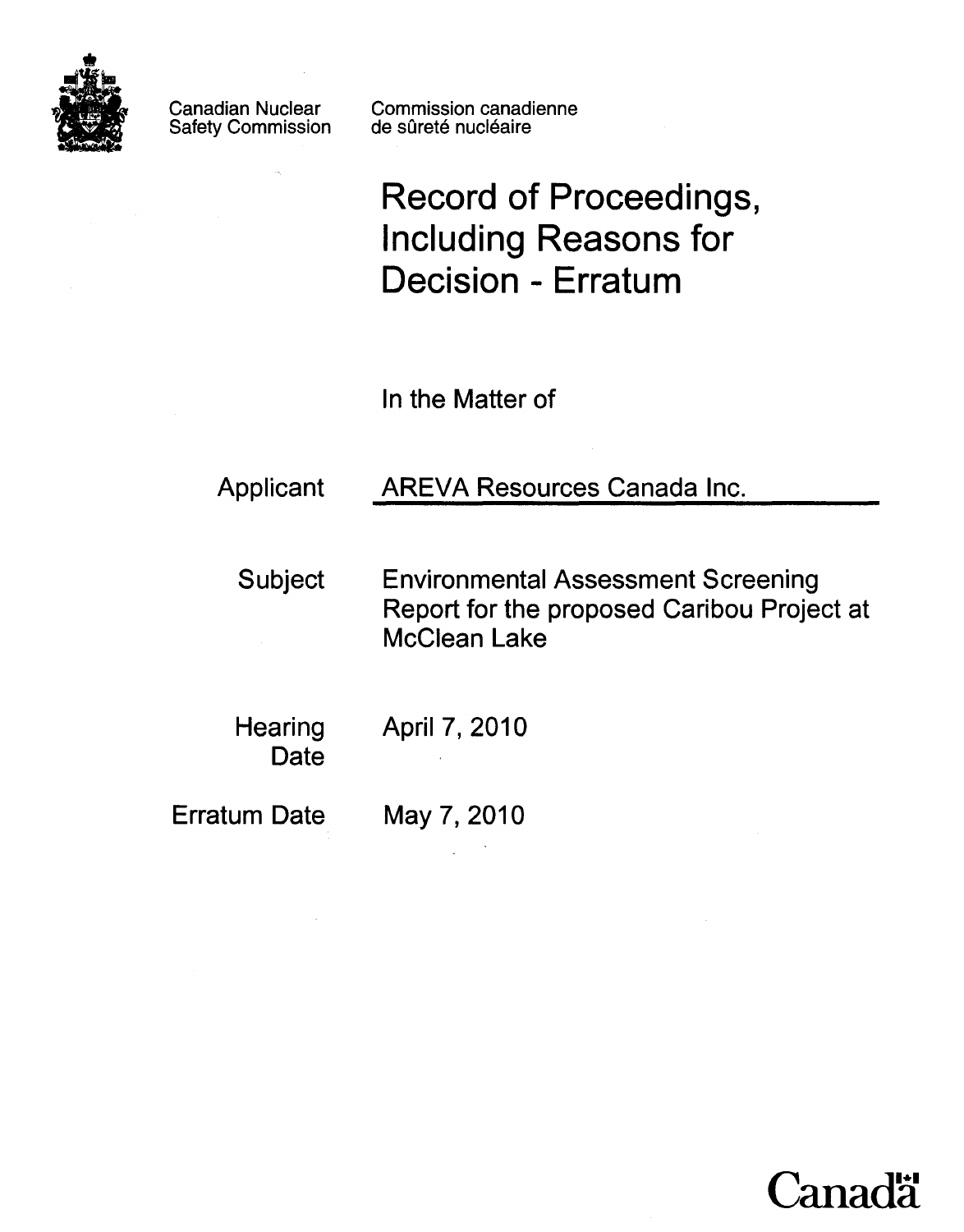## **ERRATUM**

## **AREVA Resources Canada Inc. Environmental Assessment Screening Report for the Proposed Caribou Project at McClean Lake**

Following a hearing on April 7, 2010, the Canadian Nuclear Safety Commission (CNSC), consistent with paragraph 20(1)(a) of the *Canadian Environmental Assessment Act[1](#page-1-0) ,* concurred with the conclusions of the proposed EASR that the Caribou project at McClean Lake is not likely to cause significant adverse environmental effects, taking into account the proposed mitigation measures.

The following corrections are made to the French and English version of the *Record of Proceedings* document issued on April 26, 2010 by the Canadian Nuclear Safety Commission, pertaining to the EASR for the proposed Caribou project at McClean Lake:

1. On page 2 of the document, paragraph 7 d), the sentence

"consistent with paragraph 20(1)(a) of the *Canadian Environmental Assessment Act*, the Commission will proceed to consider the application for a Waste Nuclear Substance Licence under the provisions of the *Nuclear Safety and Control Act*"

is changed to

"consistent with paragraph 20(1)(a) of the *Canadian Environmental Assessment Act*, the Commission will proceed **with the consideration of the licence relating to this project** under the provisions of the *Nuclear Safety and Control Act*"

2. On page 5 of the document, paragraph 23, the sentence

"The Commission is of the opinion that regular monitoring and reporting should be part of this follow-up program and that the data should be publicly available."

is changed to

"The Commission **also requires** regular monitoring and reporting **of areas that might be affected by the project to be performed. The follow-up program would be in addition to monitoring requirements. Regular reporting should also be part of this follow-up program and the reports made** publicly available."

 $\overline{a}$ 

<span id="page-1-0"></span> $<sup>1</sup>$  S.C. 1992, c. 37.</sup>